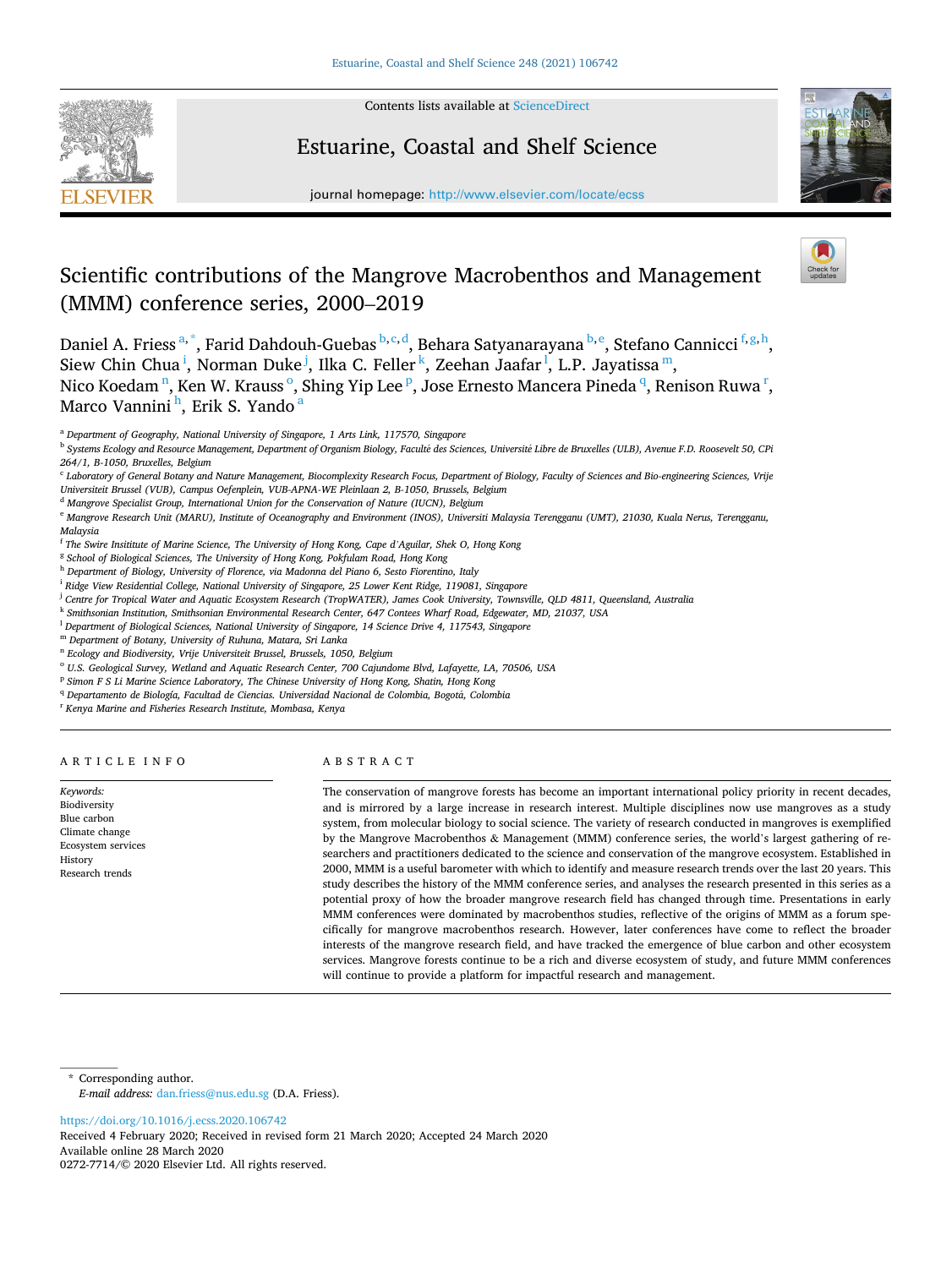#### **1. Introduction**

Intertidal mangrove forests have long provided opportunities for diverse fields of scholarly research. Since at least the early 20th century researchers have been describing the physiology and ecology of mangrove tree species [\(Bowman, 1917](#page-5-0)), propagule dispersal ([Van](#page-6-0)  [Welsem, 1920\)](#page-6-0), geomorphic controls on vegetation species distribution ([Watson, 1928;](#page-6-0) [de Haan, 1931](#page-5-0)), and later the systems ecology of mangroves ([Davis, 1940;](#page-5-0) [Walsh et al., 1975](#page-6-0); [Clough, 1982](#page-5-0)) and diversity of mangrove fauna [\(Macnae, 1969;](#page-5-0) [Warner, 1969](#page-6-0)). Contemporary mangrove research has built upon and expanded from these scientific foundations, and their biodiversity and functioning have now been heavily researched [\(Tomlinson, 1986](#page-6-0); [Cannicci et al., 2008](#page-5-0)). Mangroves are now well known as a key model study system ([Feller et al., 2010\)](#page-5-0) through which to investigate geological, geomorphological and geographical processes (e.g., [Krauss et al., 2014](#page-5-0), [Woodroffe et al., 2016](#page-6-0)), and the influence of such physical processes on physiology, genetics, connectivity, ecology and biogeography (e.g., [Duke, 1992,](#page-5-0) [2017; Duke](#page-5-0)  [et al., 1998;](#page-5-0) [Van der Stocken et al., 2019](#page-6-0)). The role that mangroves play in supporting coastal communities means there has also been increasing interest in mangroves as a socio-ecological system ([Walters et al., 2008](#page-6-0); [Quinn et al., 2017; Santos et al., 2017](#page-6-0)), and particularly their role in the production of ecosystem services ([Vo et al., 2012;](#page-6-0) [Lee et al., 2014](#page-5-0)). Mangroves have been suggested as a model ecosystem for trans-disciplinary research ([Dahdouh-Guebas and Koedam, 2008\)](#page-5-0), precisely because a holistic understanding of the complex mangrove system requires knowledge of the physical, biological, environmental and social sciences.

Like many fields, contemporary mangrove research is subjected to, and influenced by multiple factors that determine policy priorities, funding and student research interest. Research funding sources can influence the type of research conducted and the impact it may have (Gök [et al., 2016](#page-5-0)), and research is also influenced by underlying public policy requirements (Cáceres [et al., 2016;](#page-5-0) [Glaser and Laudel, 2016\)](#page-5-0) or the influences of other stakeholders ([Mace, 2014](#page-5-0)). The mangrove research field has itself been influenced by such factors. Mangrove forests have experienced rapid loss, particularly in the late 20th century, though substantial mangrove conservation efforts have slowed rates of deforestation over the last 20 years ([Friess et al., 2020](#page-5-0)). However, hotspots of mangrove deforestation and degradation still remain, particularly in parts of Southeast Asia [\(Hamilton and Casey, 2016](#page-5-0)), so mangrove loss still commands substantial management and policy attention. Mangrove rehabilitation gained huge research and applied attention in the aftermath of the 2004 Southeast Asian tsunami ([Wetlands International, 2009;](#page-6-0) [Kodikara et al., 2017](#page-5-0)), and as much as 800 000 ha may ultimately be biophysically suitable for rehabilitation globally ([Worthington and Spalding, 2018\)](#page-6-0). More recently, the ability of coastal ecosystems to store high densities of carbon has attracted strong interest from national and international policy makers ([Mcleod et al., 2011](#page-5-0)), and has driven a large amount of research into the role of mangroves in carbon cycling [\(Alongi, 2014\)](#page-5-0).

Analyses of research trends are useful to understand how a research field is influenced by changes in attention or philosophy, and may provide an insight into predicting emerging research trends in the future. This study provides a commentary on recent trends in mangrove research, using the example of the world's largest gathering of mangrove researchers: the Mangrove Macrobenthos & Management (MMM) conference series (previously the Mangrove Macrobenthos Meeting). MMM has come to represent the largest and most diverse collection of mangrove specialists working across disciplines, from benthic invertebrates and soil biogeochemistry to macroclimatic drivers and latitudinal limits of mangrove expansion. The authors represent many of the organizers of the five MMM conferences that have been held since 2000.

## **2. The MMM conference series**

### *2.1. Key mangrove conferences and the history of the MMM series*

Few conferences have been dedicated solely to the study of mangroves, though a formative meeting was held in Hawaii in 1974 [\(Walsh](#page-6-0)  [et al., 1975\)](#page-6-0). The *First International Symposium on Biology and Management of Mangroves* was formed because the importance of mangroves was only beginning to be recognized. This symposium resulted in a statement being sent to the Secretary General of the United Nations urging the active promotion of research into this ecosystem [\(Walsh, 1975\)](#page-6-0). Other regional and international meetings began to be held around this time, such as the *International Workshop in Mangrove and Estuarine Area Development for the Indo-Pacific Region* held in the Philippines in 1977, and the *Symposium on Mangrove & Estuarine Vegetation in Southeast Asia*  and the *Asian Symposium on Mangrove Environment* both held in Malaysia in 1978 and 1980. Similar meetings attempted to consolidate information on mangrove forests at the national level, such as the Australian *National Mangrove Workshop* held in 1979, with the objective of reviewing existing and previously fragmented or unpublished knowledge of Australia's mangroves, and identifying areas where further research was needed [\(Clough, 1982\)](#page-5-0).

These early mangrove conferences were broad in thematic focus, though the first MMM meeting had the primary goal of developing a more focused global community of practice around the ecology of mangrove macrobenthos, specifically referring to large macroscopic benthic fauna ([Vannini et al., 2002](#page-6-0)). This meeting was convened in 2000 in Mombasa, Kenya, and was organized as a final scientific event for the EU funded INCO–DC project titled "Macrobenthos of Eastern African Mangroves: life cycles and reproductive biology of exploited species", a collaboration of three European universities and four African institutions between 1997 and 2000. The MMM series eventually developed a broader focus to encompass all aspects of mangroves, with subsequent meetings held across the tropics and sub-tropics (Table 1).

The MMM conference series rotates among continents to increase access to as many participants as possible and to reflect the broad diversity of participants involved in mangrove research. The most recent iteration – MMM6 – will represent Latin America and the Caribbean, and is due to be held on the Caribbean coast of Colombia in 2022. Generally, at least 50% of presenters at MMM have been from developing nations; 26 countries were represented at MMM3 in Sri Lanka, and most recently, MMM5 in Singapore had attendees from at least 38 different countries around the world.

The MMM conference series has brought together hundreds of participants from across the globe, and the number of participants continues to increase. MMM also sees substantial representation from non-

|--|

| Summary of the MMM conferences held around the world since 2000. |  |  |  |  |  |
|------------------------------------------------------------------|--|--|--|--|--|
|------------------------------------------------------------------|--|--|--|--|--|

|                  | Year | Location                  | Region                                 | Key theme                                    | #<br>participants |
|------------------|------|---------------------------|----------------------------------------|----------------------------------------------|-------------------|
| MMM1             | 2000 | Mombasa,<br>Kenya         | East Africa                            | Macrobenthos                                 | 80                |
| MMM <sub>2</sub> | 2006 | Coolangatta,<br>Australia | Australasia                            | Macrobenthos                                 | 41                |
| MMM3             | 2012 | Galle, Sri<br>Lanka       | South Asia                             | Ecology,<br>functioning<br>and<br>management | 180               |
| MMM4             | 2016 | St.<br>Augustine,<br>USA  | North<br>America                       | Climate<br>change                            | 267               |
| MMM5             | 2019 | Singapore,<br>Singapore   | Southeast<br>Asia                      | Mangroves &<br>people                        | 335               |
| MMM6             | 2022 | To be held in<br>Colombia | Latin<br>America &<br>the<br>Caribbean | To be<br>confirmed                           |                   |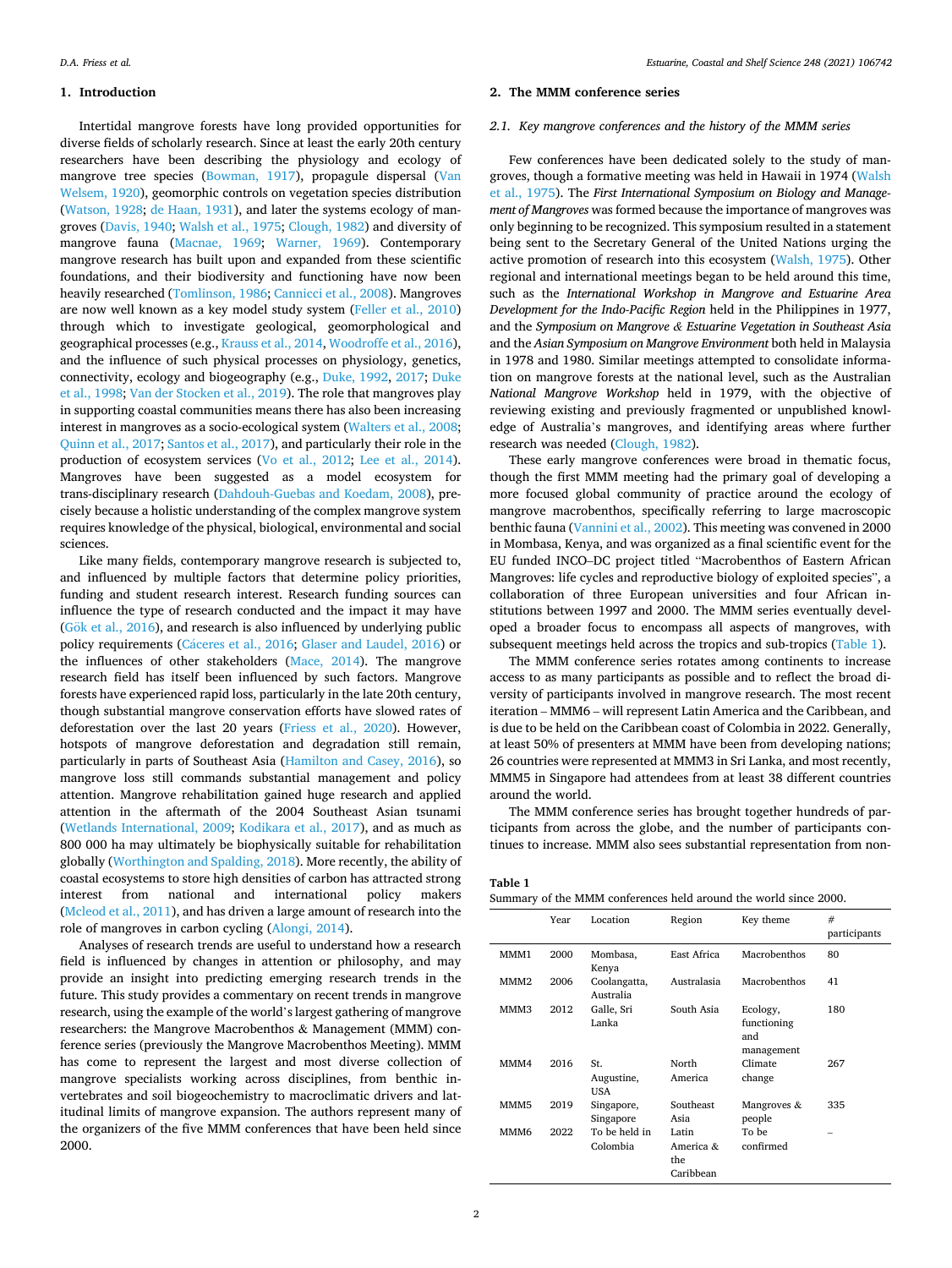governmental organizations, managers and rehabilitation practitioners (including on the organizing committees for MMM1, MMM4 and MMM5), so the conference is in a position to act as a conduit of knowledge between academic and applied stakeholders. This conference series is still ongoing, making MMM the world's longest running mangrove conference series. This conference is unique in that it is one of the few major international conferences to have a single session format, so that all participants from all disciplines and background (whether research, management or advocacy) listen to all presentations and learn from each other.

Groups of researchers attending MMM conferences have subsequently been established to formally cross the academic-policy maker divide; for example, the creation of the Mangrove Specialist Group of the IUCN Species Survival Commission was first raised at MMM3. This group has now become an expert commission tasked with producing the Red List for Threatened Species for mangroves, and has conducted high level visits to governments to advise on mangrove management problems. The group has conducted advocacy work such as a statement to the World Parks Congress in 2014 that advocated for increased mangrove protected area coverage, and contributed to motions for mangrove protection at the World Conservation Congress in 2020.

#### *2.2. Scientific contributions of the MMM series*

In addition to a conference, each MMM has produced specific scientific outputs, with the aim of reflecting the state of the art of mangrove research at that time. A number of journal Special Issues have been produced from research presented at the MMM conferences. Research presented at MMM1 was published in the journal *Wetlands Ecology and Management* in 2002, comprising 12 articles that have been cited more than 150 times by December 2019 in *Web of Science*. MMM2 led to a Special Issue in the *Journal of Sea Research* in 2008 (10 articles, cited *>*700 times), and an independent Special Issue involving a number of MMM2 participants was published in *Aquatic Botany* in the same year, titled *Mangrove Ecology* – *Applications in Forestry and Coastal Zone Management*. The latter comprised 12 review articles, and has had a major impact on the research field, having been cited *>*3050 times, or an average of 277 times per year. This special issue has been particularly highly cited because review articles are often cited at greater rates than empirical papers [\(Miranda and Garcia-Carpintero, 2018](#page-6-0)). Scientific outputs from MMM3 were hosted in *Biogeosciences* (remote sensing and spatio-temporal vegetation dynamics of mangrove forests, 9 articles, 250 citations) and *Acta Oecologica* (mangrove ecology, functioning and management, 4 articles, 73 citations). The special issue of *Hydrobiologia*  dedicated to MMM4 focused on impacts of global change on the distribution, structure and function of mangrove communities; human interactions with and influences on mangrove ecosystems; the role of macrobenthic communities; mangrove management, restoration and rehabilitation; and valuation of mangroves and other coastal ecosystems to society. This Special Issue was published in 2017, with contributions already being cited approximately 150 times in the last 2 years. The MMM4 special issue was introduced by an agenda-setting article describing the state of the world's mangroves in the 21st century under climate change [\(Feller et al., 2017](#page-5-0)). MMM5 has produced this Special Issue in *Estuarine, Coastal and Shelf Science*, comprising articles on a range of topics around the theme of 'Mangroves and People: Impacts and Interactions'.

The MMM series has also produced a number of synthesis articles that have highlighted key aspects of mangrove management through small-scale workshops following the main MMM Conference (organized in the Daintree National Park in Australia in 2006, Chilaw Lagoon in Sri Lanka in 2012, the Florida Keys in USA in 2016 and Pulau Tioman in Malaysia in 2019). Many have focused on the threats that mangroves face globally. For example, MMM2 led to a high impact statement of the state of the world's mangroves ([Duke et al., 2007](#page-5-0)) published in the journal *Science.* Titled '*A world without mangroves?'*, this letter

highlighted the rapid loss of mangrove forests in the 20th century. This letter helped place mangroves on the international conservation agenda and has been one of the most influential articles written on mangroves, having been cited over a thousand times. Discussions at MMM5 led to an article that reflected on the progress made in mangrove conservation since MMM2, and how mangroves may now be on a more optimistic global trajectory with decreased rates of deforestation and greater conservation attention [\(Friess et al., 2020](#page-5-0)). MMM has also produced articles on broader topics of interest to the mangrove community; for example, MMM3 led to a critical reevaluation of key paradigms in mangrove ecosystem services, with particular focus on carbon cycling, coastal protection and land building services [\(Lee et al., 2014\)](#page-5-0).

## **3. The MMM series as a barometer of the broader mangrove research field**

## *3.1. The role of keyword analysis*

As the premier conference for mangrove researchers, practitioners and policy makers, it would be expected that the MMM conference series would reflect the state of the research field at that time. The MMM series gives us a unique opportunity to analyse such trends over a period of almost 20 years. Conference theme and abstract analysis has been used as a window into broader research trends within related fields such as coastal sciences [\(Seaman, 2002; Weinstein, 2009\)](#page-6-0), limnology [\(Lapierre](#page-5-0)  [et al., 2020](#page-5-0)) and conservation ([Elliott et al., 2014\)](#page-5-0), as well as other fields as diverse as media studies ([Rice, 2005](#page-6-0)), medical studies [\(Lunny et al.,](#page-5-0)  [2011\)](#page-5-0), library studies ([Fourie, 2012](#page-5-0)), information systems and technology [\(Moro et al., 2017\)](#page-6-0), pharmaceuticals [\(Korf et al., 2017\)](#page-5-0) and medical informatics ([Jia et al., 2018\)](#page-5-0).

To broadly understand how mangrove research priorities may have changed from 2000 to 2019, we first categorized the session themes for each MMM conference. 39 individual session titles from all conferences were iteratively grouped together into common themes. We then conducted a keyword analysis of all peer-reviewed oral presentation and poster abstracts accepted and included in the programme for all five MMM conferences. The titles and abstracts of all oral and poster presentations were extracted and compiled into a single database, separated by MMM conference. All extraneous information such as affiliations and session titles were removed. Each dataset was analysed using an online text analyser that calculated keyword density. The analysis discounted connecting words (such as 'and', 'or', 'the' etc) and other common words such as 'mangrove'. Since the analysis was interested in research themes, geographical words (such as countries and site names) were also not included in the analysis. Similar and pluralized words e.g., 'ecosystem' and 'ecosystems' were amalgamated into one word. The analysis was performed twice, firstly on the presentation titles, and secondly on the presentation titles and abstract text combined.

#### *3.2. Key research trends identified from the MMM series*

The session themes across all five MMM conferences can be grouped into ten broad themes [\(Fig. 1](#page-3-0)): macrobenthos and other fauna (25% of all MMM sessions); rehabilitation & management (12.5%); habitat, diversity and distribution (10.4%); biogeochemistry (8.3%); climate change (8.3%); loss and degradation (8.3%); plant and community ecology (8.3%); socio-ecology and ecosystem services (8.3%); blue carbon  $(6.3\%)$ ; and genetics and connectivity  $(6.3\%)$ . [Fig. 1](#page-3-0) also shows that the proportion of these ten themes represented in each MMM conference has changed through time. Macrobenthos was the primary focus of MMM1, and while it was still a topic at all MMM conferences, its relative importance has decreased. Instead, a greater focus on flora has emerged from MMM3 onwards. Biogeochemistry presentations were incorporated from MMM2 onwards, but by MMM3 a subset of these presentations – "blue carbon" – has emerged as their own theme within the MMM conferences. Climate change was not discussed as an explicit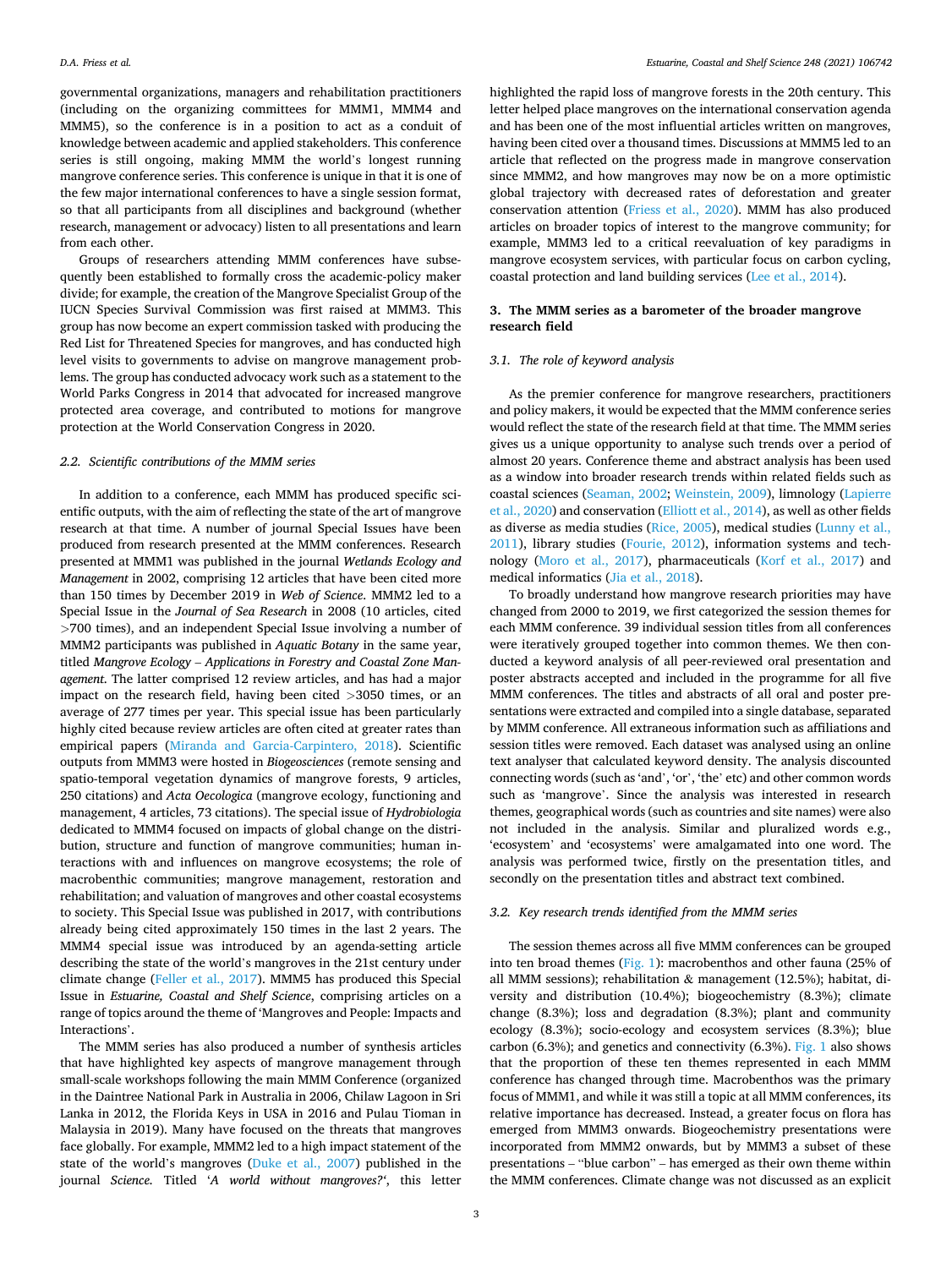<span id="page-3-0"></span>

**Fig. 1.** *Change in dominant conference themes through time, from small-scale or ecological themes (brown) to larger scale themes related to global change and management (blue).* (For interpretation of the references to colour in this figure legend, the reader is referred to the Web version of this article.)

session theme in MMM1 or MMM2. Genetics and connectivity have been presented at all MMM conferences, but by MMM4 onwards a critical mass of studies had emerged to enable their own session. All MMM conferences have held sessions on mangrove management and rehabilitation, though an explicit focus on drivers of mangrove deforestation and degradation in the session title has only emerged at MMM5.

An analysis of keywords used in the titles and abstracts of accepted MMM presentations allows us to define the broad topics of interest that were presented at each conference (Table 2). While each conference has a set theme, conference themes from MMM3 onwards were intentionally broad and abstracts on all aspects of mangroves were accepted. Keywords related to fauna, particularly macrobenthos, were prevalent in the titles and abstracts of research presented at MMM1 and MMM2, though seemed to decline in prevalence in subsequent conferences. From MMM2 onwards, larger scale concepts such as "climate", "ecosystem" and "estuary" appear more prevalent and important. Carbon is first mentioned in the titles and abstracts presented at MMM2, but increase rapidly in importance in MMM3 and MMM4. By 2019 (MMM5), carbon is the second most prevalent word used in both presentation titles and abstracts. Concepts relating to mangrove management and conservation are lower in prevalence during MMM1, though are more commonly discussed in subsequent conferences.

Taken together, these analyses suggest some broad shifts in the research focus of MMM participants in the 19 years between MMM1 and MMM5. A focus of MMM on macrobenthos is not surprising given the history of the series as a meeting place for macrobenthos researchers interested in mangrove habitats. While presentations on macrobenthos were still presented at all subsequent MMM conferences, this analysis suggests a broader shift in research topics presented, and their scale. This was in part an intentional broadening of the research suitable for inclusion at MMM; for MMM3 the conference name changed from *Mangrove Macrobenthos Meeting* to *Meeting* on *Mangrove ecology, functioning and Management*; a switch that has been supported by subsequent meetings (e.g., MMM5 = Mangrove, Macrobenthos and *Management*). A number of presentations at MMM4 also had marsh as a keyword, reflecting the conference location at the latitudinal limit of mangroves, where they are expanding northwards into saltmarsh-dominated areas

# **Table 2**

|  |                              |  |  | Results of keyword analysis conducted on available MMM presentation and |  |
|--|------------------------------|--|--|-------------------------------------------------------------------------|--|
|  | poster titles and abstracts. |  |  |                                                                         |  |

| Conference       | Top 20 keywords in titles<br>(ordered by frequency)                                                                                                                                                                                         | Top 20 keywords in titles and<br>abstracts (ordered by frequency)                                                                                                                                                 |
|------------------|---------------------------------------------------------------------------------------------------------------------------------------------------------------------------------------------------------------------------------------------|-------------------------------------------------------------------------------------------------------------------------------------------------------------------------------------------------------------------|
| MMM1             | crab; shrimp; tropical;<br>distribution; juvenile; ecological;<br>estuary; fauna; Penaeus;<br>recruitment; Rhizophora; clam;<br>ecosystem; habitat; management;<br>pattern; prawn; reserve; Scylla;<br>structure                            | Abstract book unavailable                                                                                                                                                                                         |
| MMM <sub>2</sub> | crab; dynamics; forests;<br>ecosystem; macrobenthos;<br>sediment; spatial; carbon;<br>estuary; prawn; Ucides; benthic;<br>coastal; colonization;<br>degradation; diversity; intertidal;<br>isotope; organic matter; tropical                | crab; species; leaves; litter;<br>sediment; habitat; ecosystem;<br>feeding; carbon; food;<br>management; organic; prawn;<br>consumption; intertidal;<br>benthic; distribution; fish; tidal;<br>stable isotope     |
| MMM3             | forest; species; structure; crab;<br>coast; change; estuary; climate;<br>distribution; management;<br>vegetation; Avicennia; ecosystem;<br>Rhizophora; coastal; diversity;<br>environmental; pattern; remote<br>sensing; density            | species; forest; coastal;<br>ecosystem; tree; Avicennia;<br>vegetation; water; carbon;<br>distribution; Rhizophora;<br>climate; sea; structure; data;<br>density; management;<br>ecological; local; environmental |
| MMM4             | carbon; ecosystem; marsh;<br>restoration; species; dynamics;<br>Avicennia; community; impacts;<br>assessment; crab; Rhizophora;<br>structure; distribution;<br>expansion; growth; sea level rise;<br>climate change; vegetation;<br>biomass | species; forest; coastal;<br>ecosystem; carbon; habitat; soil;<br>marsh; sediment; sea; structure;<br>vegetation; climate; growth;<br>restoration; tidal; data; water;<br>distribution; elevation                 |
| MMM <sub>5</sub> | forest; carbon; ecosystem;<br>species; management;<br>conservation; Avicennia; crab;<br>Rhizophora; restoration;<br>community; global; soil;<br>structure; assessment; dynamics;<br>ecological; pattern; root; spatial                      | coastal; carbon; species;<br>ecosystem; forest; change;<br>management; data;<br>conservation; sediment; soil;<br>ecosystem services; water; area;<br>local; communities; climate;<br>global; sea; ecological      |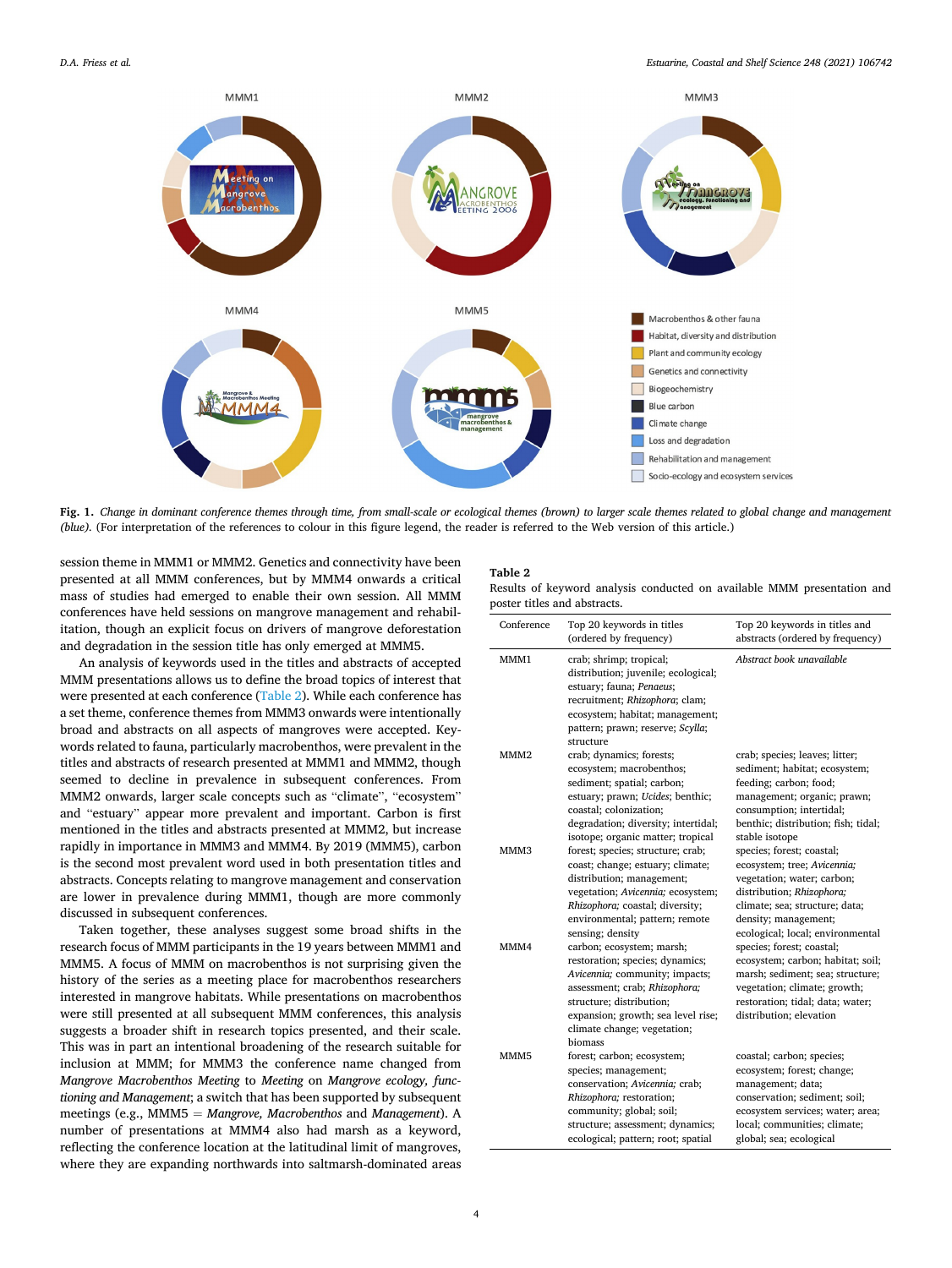#### **Table 3**

Summary of keynote presentations delivered at the MMM conferences, and their themes. Note that MMM1 did not have keynote presentations.

| Presenter                                    | General theme(s)                                                                                                                                                                                                |
|----------------------------------------------|-----------------------------------------------------------------------------------------------------------------------------------------------------------------------------------------------------------------|
|                                              |                                                                                                                                                                                                                 |
| Aaron Ellison, Harvard University            | Macrobenthos,                                                                                                                                                                                                   |
|                                              | management                                                                                                                                                                                                      |
|                                              | Macrobenthos                                                                                                                                                                                                    |
|                                              |                                                                                                                                                                                                                 |
| Southern Denmark                             | Macrobenthos,<br>geomorphology                                                                                                                                                                                  |
| Shing Yip Lee, Griffith University           | Macrobenthos, ecosystem<br>function                                                                                                                                                                             |
|                                              |                                                                                                                                                                                                                 |
| Stefano Cannicci, University of              | Macrobenthos                                                                                                                                                                                                    |
|                                              |                                                                                                                                                                                                                 |
|                                              | Ecosystem function, climate                                                                                                                                                                                     |
|                                              | change                                                                                                                                                                                                          |
|                                              | Management                                                                                                                                                                                                      |
|                                              |                                                                                                                                                                                                                 |
| Oueensland                                   | Climate change                                                                                                                                                                                                  |
| Robert Twilley, Louisiana State              | Blue carbon                                                                                                                                                                                                     |
| University                                   |                                                                                                                                                                                                                 |
|                                              |                                                                                                                                                                                                                 |
| Jurgenne Primavera, ZSL                      | Rehabilitation                                                                                                                                                                                                  |
| Philippines                                  |                                                                                                                                                                                                                 |
| Shing Yip Lee, Chinese University            | Ecosystem function,                                                                                                                                                                                             |
| of Hong Kong                                 | degradation                                                                                                                                                                                                     |
| Kerrylee Rogers, University of<br>Wollongong | Climate change                                                                                                                                                                                                  |
|                                              | Steven Bouillon, Vrije Universiteit<br><b>Brussel</b><br>Erik Kristensen, University of<br>Florence<br>Karen McKee, US Geological<br>Survey<br>Jurgenne Primavera, SEAFDEC<br>Catherine Lovelock, University of |

over time ([Cavanaugh et al., 2019\)](#page-5-0).

Carbon was a well-studied field in mangrove research even before MMM1 [\(Ong, 1993;](#page-6-0) [Jennerjahn and Ittekkot, 2002](#page-5-0); [Bouillon et al.,](#page-5-0)  [2008\)](#page-5-0). The potential export of large percentages of mangrove production to be processed by microbial enrichment, then utilized by offshore consumers was a central paradigm in mangrove ecology in the mid 20th century ([Odum and Heald, 1972;](#page-6-0) [Lee, 1995\)](#page-5-0). This was evidenced by an early focus in Southwest Florida on understanding the role of basin mangroves on coastal carbon cycling ([Twilley, 1985](#page-6-0); [Twilley et al.,](#page-6-0)  [1992\)](#page-6-0). Carbon was discussed during MMM1 and MMM2 within the context of biogeochemical and nutrient cycling. However, the number of presentations specifically on carbon increased rapidly from MMM3 (2012) onwards. Presentations also shifted from a biogeochemical focus to broader aspects of carbon, including stock assessments and greenhouse gas emissions. The timing of this change in presentation focus coincides with key publications that began to frame mangrove carbon within the broader "blue carbon" concept, referring to the efficiency with which coastal ecosystems such as mangroves, saltmarshes and seagrasses store organic carbon [\(Macreadie et al., 2019\)](#page-5-0) compared to terrestrial vegetated ecosystems. Blue carbon was introduced as a concept in 2009 [\(Lovelock and Duarte, 2019\)](#page-5-0), and was supported by key articles that publicized the concept to academic audiences ([Mcleod](#page-5-0)  [et al., 2011\)](#page-5-0), highlighted the importance of mangroves for blue carbon ([Donato et al., 2011\)](#page-5-0), and roughly estimated the contribution of blue carbon habitat loss to climate change emissions [\(Pendleton et al., 2012](#page-6-0)). By 2012, MMM participants had quickly grasped the importance of the emerging blue carbon concept, and aligned their presented research accordingly. The proportion of presentations dedicated to blue carbon has continued to increase through successive MMM conferences. After a decade, blue carbon research now stands at a crossroads and requires a strong scientific framework ([Macreadie et al., 2019](#page-5-0)); the MMM conferences suggest that mangrove researchers are increasingly well positioned to contribute to future debates in blue carbon science.

Ecosystem services, or the benefits that mangroves provide to human populations, has also been a theme that has increased in prominence since MMM1. This anthropocentric concept was most explicitly incorporated into the theme of '*Mangroves and People*' for MMM5, explaining its popularity in abstracts submitted to that conference. But the ecosystem services concept has shaped the MMM conference series since at least 2012, being the focus of a key synthesis paper from MMM3 ([Lee](#page-5-0)  [et al., 2014](#page-5-0)). The increase in ecosystem services research presented in later MMM conferences mirrors the almost exponential increase in popularity of the ecosystem services concept in environmental research more broadly ([Milcu et al., 2013](#page-5-0); [McDonough et al., 2017](#page-5-0)).

The scope of research presented at the MMM conferences has broadened from descriptive and fundamental macrobenthos research to larger scale relational research on ecosystem processes, including impacts and responses, and policy relevant research around management or socioecological systems. These conclusions are also reflected in the keynote presentations given at the MMM conferences; all four keynote presentations at MMM2 concerned aspects of macrobenthos, while keynote presentations at later MMM conferences largely represented broader topics related to climate change (particularly sea-level rise), management and rehabilitation (Table 3). Keynote presentations are aimed at representing either the current status or future needs of the research field, so are themselves an interesting tool to understand what the conference organizing and scientific committees consider are the key aspects of a research field.

The transition from natural history and species biology/ecology to larger scale global change research exemplified by the MMM series matches trends in ecology and conservation biology more broadly ([Mace, 2014\)](#page-5-0). An analysis of almost 85 000 ecological research articles published since 1980 showed a clear trend towards macro-scale research focused on climate change, population genetics and anthropogenic impacts [\(McCallen et al., 2019\)](#page-5-0). Similarly, analyses of journal papers and conference proceedings suggest that the limnology research field is also moving to larger-scale themes related to global change [\(Lewis, 2005](#page-5-0); [Lapierre et al., 2020](#page-5-0)).

## **4. Conclusions**

Academic and applied research has contributed to understanding the importance of the mangrove ecosystem, and learning how to manage and restore them in the face of multiple natural and anthropogenic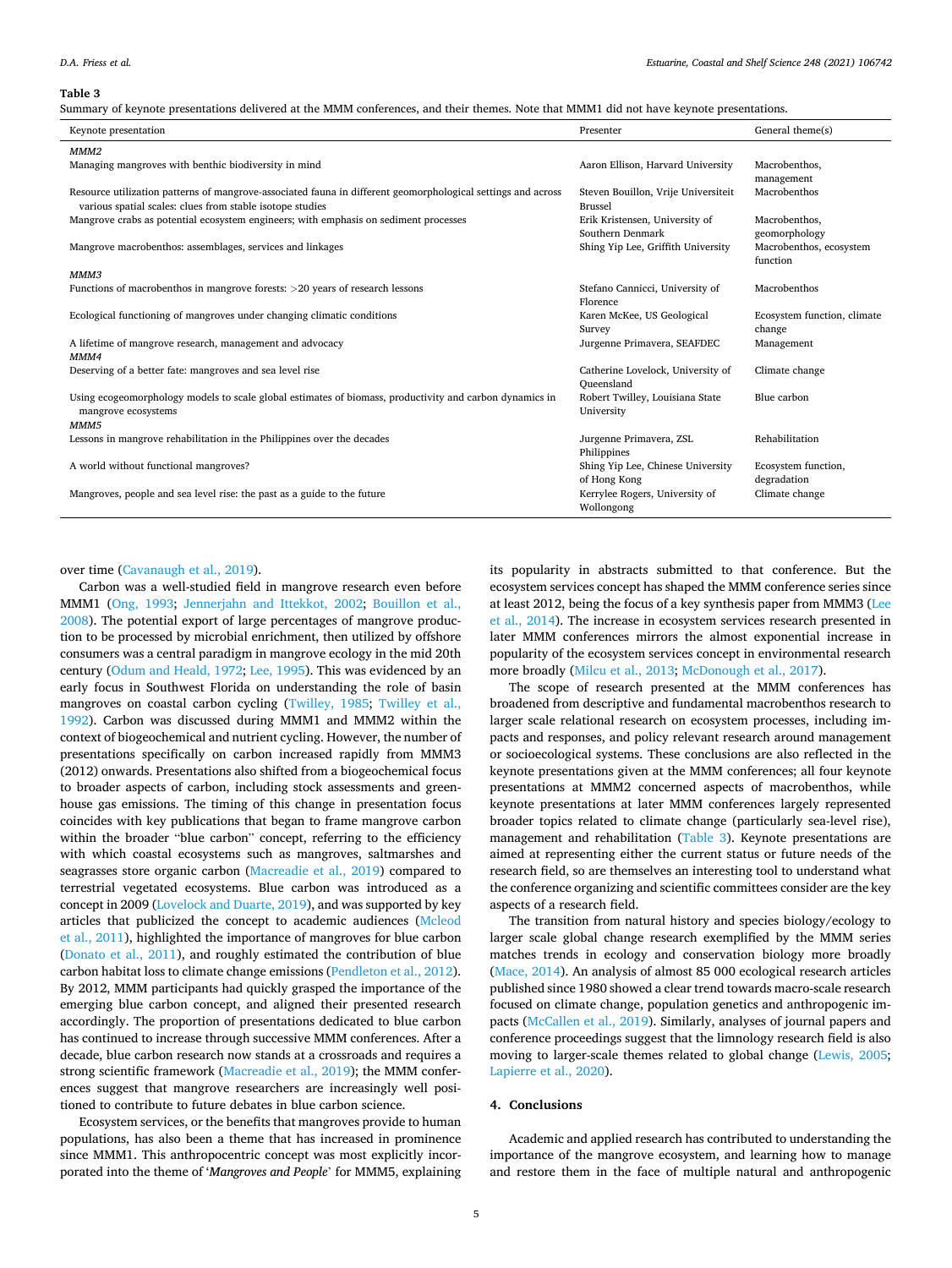<span id="page-5-0"></span>threats. The Mangrove Macrobenthos & Management conference series has provided an important platform for research to be communicated within the research community, and between researchers, NGOs and practitioners. As the largest and longest running conference dedicated to the mangrove ecosystem, MMM has also provided a unique opportunity to show how research priorities in the field have changed through time. Mirroring broader trends in ecology, MMM now showcases a wide range of geographical, biological and ecological research, compared to its beginnings as a conference predominantly dedicated to promoting research on macrobenthos. However, knowledge gaps remain; some are gaps in research areas that may be underrepresented at the MMM conferences but presented at other venues (e.g., pharmaceutical research derived from mangrove organisms), and other strands of research may need a further extension of the research field trajectory, such as a stronger consideration of connectivity between mangroves and adjacent coastal and terrestrial ecosystems. Understanding how and why research trends change through time is important in order for us to understand the foundations of our field, its evolution through time, and to predict such emerging trends in the future. As the largest international conference series dedicated solely to the mangrove ecosystem, future MMM conferences are well positioned to influence future research trends and provide the robust scientific basis needed for future local and global mangrove conservation.

## **Declaration of competing interest**

The authors declare that they have no known competing financial interests or personal relationships that could have appeared to influence the work reported in this paper.

#### **Acknowledgements**

We acknowledge all participants of the MMM conference series who have made these events a supportive and intellectually stimulating environment, and all sponsors who have supported each conference. Thank you to all those who have dedicated substantial time to organizing, assisting and volunteering in these events; the formation of different ad hoc volunteer organizing committees for each event is a measure of the dedication shared amongst MMM conference followers. Thank you to Samantha Chapman (Villanova University), Aaron Ellison (Harvard University) and an anonymous reviewer for comments on a previous version of this manuscript. Any use of trade, firm, or product names is for descriptive purposes only and does not imply endorsement by the U.S. Government.

#### **References**

- Alongi, D.M., 2014. Carbon cycling and storage in mangrove forests. Annu. Rev. Mar. Sci. 6, 195–219.
- Bouillon, S., Borges, A.V., Castañeda-Moya, A., Diele, K., Dittmar, T., Duke, N.C., Kristensen, E., Lee, S.Y., Marchand, C., Middelburg, J.J., Rivera-Monroy, V., Smith, T.J., Twilley, R.R., 2008. Mangrove production and carbon sinks: a revision of
- global budget estimates. Global Biogeochem. Cycles 22, GB2013. Bowman, H.H., 1917. Ecology and physiology of the red mangrove. Proc. Am. Phil. Soc. 56, 589–672.
- Cáceres, D.M., Silvetti, F., Diaz, S., 2016. The rocky path from policy-relevant science to policy implementation – a case study from the South American Chaco. Curr. Opin. Environ. Sustain. 19, 57–66.
- Cannicci, S., Burrows, D., Fratini, S., Smith, T.J., Offenberg, J., Dahdouh-Guebas, F., 2008. Faunal impact on vegetation structure and ecosystem function in mangrove forests: a review. Aquat. Bot. 89, 186–200.
- Cavanaugh, K.C., Dangremond, E.M., Doughty, C.L., Williams, A.P., Parker, J.D., Hayes Ma Rodriguez, W., Feller, I.C., 2019. Climate-driven regime shifts in a mangrove-salt marsh ecotone over the past 250 years. Proc. Nat. Acad. Sci. USA 116, 21602–21608.
- Clough, B.F., 1982. Mangrove ecosystems in Australia. Structure, function and management. In: Proceedings of the Australian National Mangrove Workshop, Australian Institute of Marine Science, Cape Ferguson, 18-20 April 1979. Australian Institute of Marine Science and Australian National University, Canberra, 302 pp. Dahdouh-Guebas, F., Koedam, N., 2008. Long-term retrospection on mangrove

development using transdisciplinary approaches: a review. Aquat. Bot. 89, 80–92. Davis, J.H., 1940. The ecology and geologic role of mangroves in Florida. Pap. Tortugas Lab. 32, 311–384.

- de Haan, J.H., 1931. Het een en ander over de Tjilatjapsche vloedbosschen. Tectona 24, 39–75.
- Donato, D.C., Kauffman, J.B., Murdiyarso, D., Kurnianto, S., Stidham, M., Kanninen, M., 2011. Mangroves among the most carbon-rich forests in the tropics. Nat. Geosci. 4, 293–297.
- Duke, N.C., 1992. Mangrove floristics and biogeography. In: Robertson, A.I., Alongi, D. M. (Eds.), Tropical Mangrove Ecosystems, vol. 41. American Geophysical Union.
- Duke, N.C., 2017. Mangrove floristics and biogeography revisited: further deductions from biodiversity hot spots, ancestral discontinuities and common evolutionary processes. In: Rivera-Monroy, V.H., Lee, S.Y., Kristensen, E., Twilley, R.R. (Eds.), Mangrove Ecosystems: A Global Biogeographic Perspective. Structure, Function and Services. Springer.
- Duke, N.C., Ball, M.C., Ellison, J.C., 1998. Factors influencing biodiversity and distributional gradients in mangroves. Glob. Ecol. Biogeography Lett. Mangrove Special Issue 7, 27-47.
- Duke, N.C., Meynecke, J.O., Dittman, S., Ellison, A.M., Anger, K., Berger, U., Cannicci, S., Diele, K., Ewel, K.C., Field, C.D., Koedam, N., Lee, S.Y., Marchand, C., Nordhaus, I., Dahdouh-Guebas, F., 2007. A world without mangroves? Science 317, 41–42.
- Elliott, D.D., Fortini, L., Duffy, D.C., 2014. Trends in conservation research and management in Hawai'i over the past 20 years. Pac. Conserv. Biol. 20, 392–400. Feller, I.C., Lovelock, C.E., Berger, U., McKee, K.L., Joye, S.B., Ball, M.C., 2010.
- Biocomplexity in mangrove ecosystems. Annu. Rev. Mar. Sci. 2, 395–417. Feller, I.C., Friess, D.A., Krauss, K.W., Lewis, R.R., 2017. The state of the world'
- mangroves in the 21<sup>st</sup> century under climate change. Hydrobiologia 803, 1–12. Fourie, I., 2012. Content analysis as a means of exploring research opportunities from a
- conference programme. Health Inf. Libr. J. 29, 197–213. Friess, D.A., Yando, E.S., Abuchahla, G.M.O., Adams, J.B., Cannicci, S., Canty, S.W.J., Cavanaugh, K.C., Connolly, R.M., Cormier, N., Dahdouh-Guebas, F., Diele, K., Feller, I.C., Fratini, S., Jennerjahn, T.C., Lee, S.Y., Ogurcak, D.E., Ouyang, X., Rogers, K., Rowntree, J.K., Sharma, S., Sloey, T.M., Wee, A.K.S., 2020. Mangroves give cause for conservation optimism, for now. Curr. Biol. 30, R1–R3.
- Glaser, J., Laudel, G., 2016. Governing science: how science policy shapes research content. Eur. J. Sociol. 57, 117–168.
- Gök, A., Rigby, J., Shapira, P., 2016. The impact of research funding on scientific outputs: evidence from six smaller European countries. J. Assoc. Inform. Sci. Technol. 67, 715–730.
- Hamilton, S.E., Casey, D., 2016. Creation of a high spatio-temporal resolution global database of continuous mangrove forest cover for the 21st century (CGMFC-21). Global Ecol. Biogeogr. 25, 729–738.
- Jennerjahn, T.C., Ittekkot, V., 2002. Relevance of mangroves for the production and deposition of organic matter along tropical continental margins. Naturwissenschaften 89, 23–30.
- Jia, Y., Wang, W., Liang, J., Liu, L., Chen, Z., Zhang, J., Chen, T., Lei, J., 2018. Trends and characteristics of global medical informatics conferences from 2007 to 2017: a bibliometric comparison of conference publications from Chinese, American, European and the global conferences. Comput. Methods Progr. Biomed. 166, 19–32.
- Kodikara, K.A., Mukherjee, N., Jayatissa, L.P., Dahdouh-Guebas, D., Koedam, N., 2017. Have mangrove restoration projects worked? An in-depth study in Sri Lanka. Restor. Ecol. 25, 705–716.
- Korf, D.J., O'Gorman, A., Werse, B., 2017. The European Society for Social Drug Research: a reflection on research trends over time. Drugs Educ. Prev. Pol. 24, 321–323.
- Krauss, K.W., McKee, K.L., Lovelock, C.E., Cahoon, D.R., Saintilan, N., Reef, R., Chen, L., 2014. How mangrove forests adjust to rising sea level. New Phytol. 202, 19–24.
- Lapierre, J.-F., Heathcote, A.J., Maisonneuve, P., Filstrup, S.T., 2020. Is limnology becoming increasingly abiotic, riverine and global? Limnol. Oceanogr. Lett. 5, 204–211.
- Lee, S.Y., 1995. Mangrove outwelling: a review. Hydrobiologia 295, 203–212.
- Lee, S.Y., Primavera, J.H., Dahdouh-Guebas, F., McKee, K., Bosire, J.O., Cannicci, S., Diele, K., Fromard, F., Koedam, N., Marchand, C., Mendelssohn, I., Mukherjee, N., Record, S., 2014. Ecological role and services of tropical mangrove ecosystems: a reassessment. Global Ecol. Biogeogr. 23, 726–743.
- Lewis, W.M., 2005. Publishing in limnology, now and then. Limnol. Oceanogr. Bull. 14, 25–30.
- Lovelock, C.E., Duarte, C.M., 2019. Dimensions of blue carbon and emerging perspectives. Biol. Lett. 15, 20180781.
- Lunny, C., Shearer, B.D., Cruikshank, J., Thomas, K., Smith, A., 2011. Women in HIV conference research: trends and content analysis of abstracts presented at 17 HIV/ AIDS conferences from 2003 to 2010. Wom. Health Issues 21, 407–417.
- Mace, G.M., 2014. Whose conservation? Science 345, 1558–1560.
- Macnae, W., 1969. A general account of the fauna and flora of mangrove swamps and forests in the Indo-West-Pacific region. Adv. Mar. Biol. 6, 73–270.
- Macreadie, P.I., Anton, A., Raven, J.A., Beaumont, N., Connolly, R.M., et al., 2019. The future of Blue Carbon science. Nat. Commun. 10, 3998.
- McCallen, E., Knott, J., Nunez-Mir, G., Taylor, B., Jo, I., Fei, S., 2019. Trends in ecology: shifts in ecological research themes over the past four decades. Front. Ecol. Environ. 17, 109–116.
- McDonough, K., Hutchinson, S., Moore, T., Hutchinson, J.M., 2017. Analysis of publication trends in ecosystem services research. Ecosyst. Serv. 25, 82–88.
- Mcleod, E., Chmura, G.L., Bouillon, S., Salm, R., Björk, M., Duarte, C.M., Lovelock, C.E., Schlesinger, W.H., Silliman, B.R., 2011. A blueprint for blue carbon: toward an improved understanding of the role of vegetated coastal habitats in sequestering CO2. Front. Ecol. Environ. 9, 552–560.
- Milcu, A.I., Hanspach, J., Abson, D., Fischer, J., 2013. Cultural ecosystem services: a literature review and prospects for future research. Ecol. Soc. 18, 44.